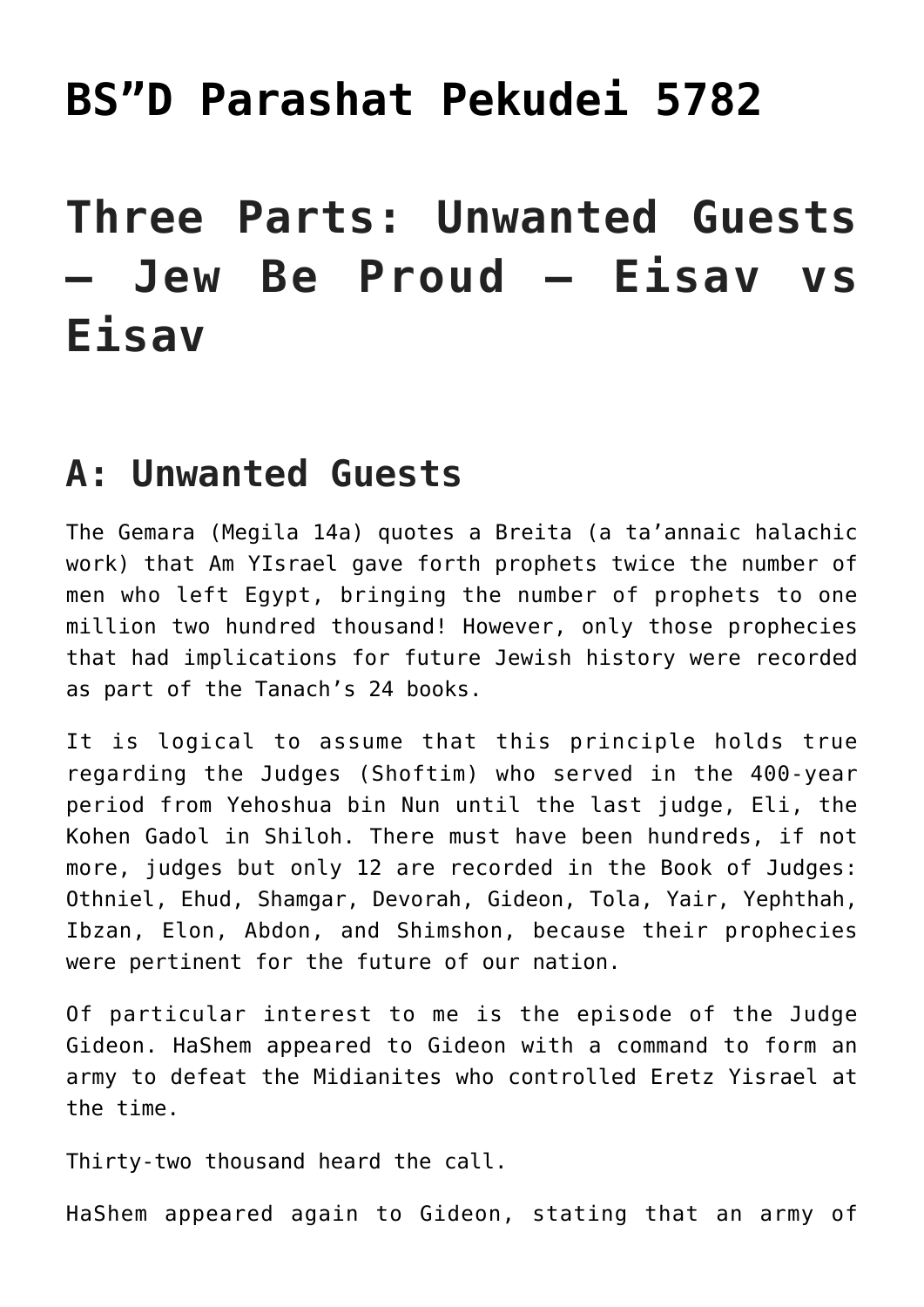32,000 fighters is far too large for people to internalize that the forthcoming victory would be a miracle, therefore reduce the numbers. Gideon announced to the troops that anyone who is frightened to go to war, or any other reason is requested to return home; 22,000 left, leaving 10,000 troops.

HaShem appeared and said that 10,000 is still too high.

The ten thousand were tested near a stream of water, with only 300 remaining to fight the Midianites and their allies. That night HaShem commanded Gideon to position his 300 men close to the enemies, who are described as Midianites, Amalekites and all their allies "thick as locusts". The Jewish army attacked and was victorious.

What does this have to do with our present situation?

Answer: There are many people here in Eretz Yisrael whose very presence is delaying the miracles which will usher in the age of the Mashiach; they will have to leave.

There are the 4 million or so Arabs between the Mediterranean Sea and the Jordan River. About 400 thousand non-Jews who came here from Europe through the absurd and brainless clause in the Law of Return that a mehadrin goy (both parents are not Jews) but he has one Jewish grandparent, has the right to enter the country and obtain citizenship; they too will have to convert to Judaism or leave.

Then there are the Jews who are frightened "of their shadow," they will also leave, as I witnessed in the three weeks prior to the outbreak of the Six Day War. We were living in Kiryat Sanz in Netanya. The flow of taxis did not stop taking people to the airport to escape the falling bombs, which never fell. And also, there are some Jews who have little love for the Medina and will move to Germany.

Now how and why will these unwanted people leave the State?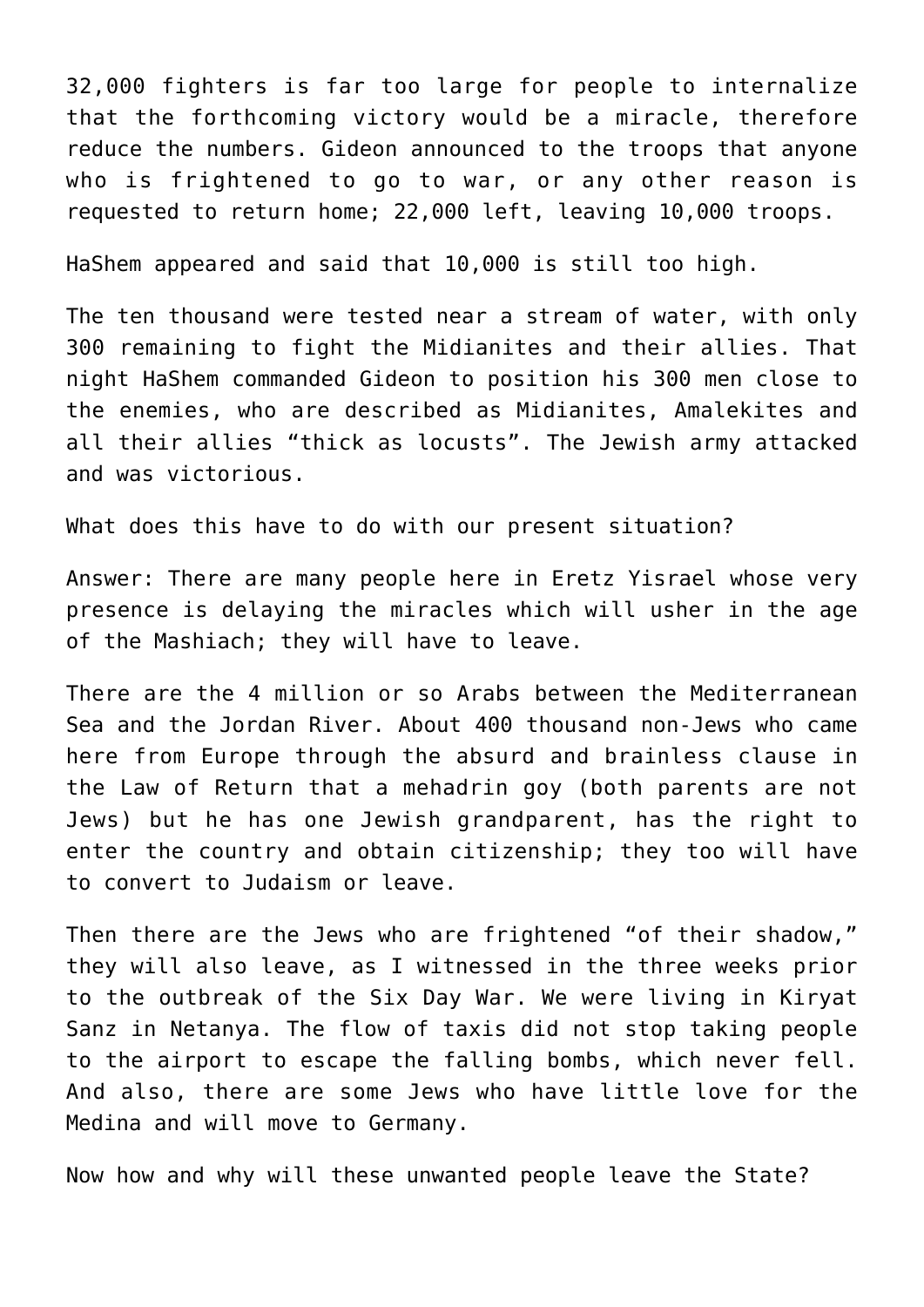The most elegant way would be for each one to dream that an angel is encouraging their leaving; however, the chances of this happening are quite small. So if the angels will not be involved, HaShem could utilize the good services of the Russian and Iranian devils.

The political and military configurations will create an atmosphere of fear which will convince them to leave. The chosen of HaShem will remain. The small number of Jews who have an '"irrational" love for the land will place their lives and future in the hands of HaShem.

Let us pray that we are among them.

#### **B: Jew – Be Proud**

Chazal (our rabbis of blessed memory) extol the many great virtues of the sacred land chosen by HaShem for his chosen people. What is the hidden character of the land that is not obvious to every person?

Indeed, there are many virtues to the land, some are stated factually some are implicit. I would like to concentrate on a virtue which is not easily perceived.

What do the following, in descending order of sanctity, have in common?

- Eden
- The Garden
- Eretz Yisrael
- The Written Torah
- Oral Torah (Mishna)
- Jerusalem and Babylonian Talmuds
- Rashi and Tosafot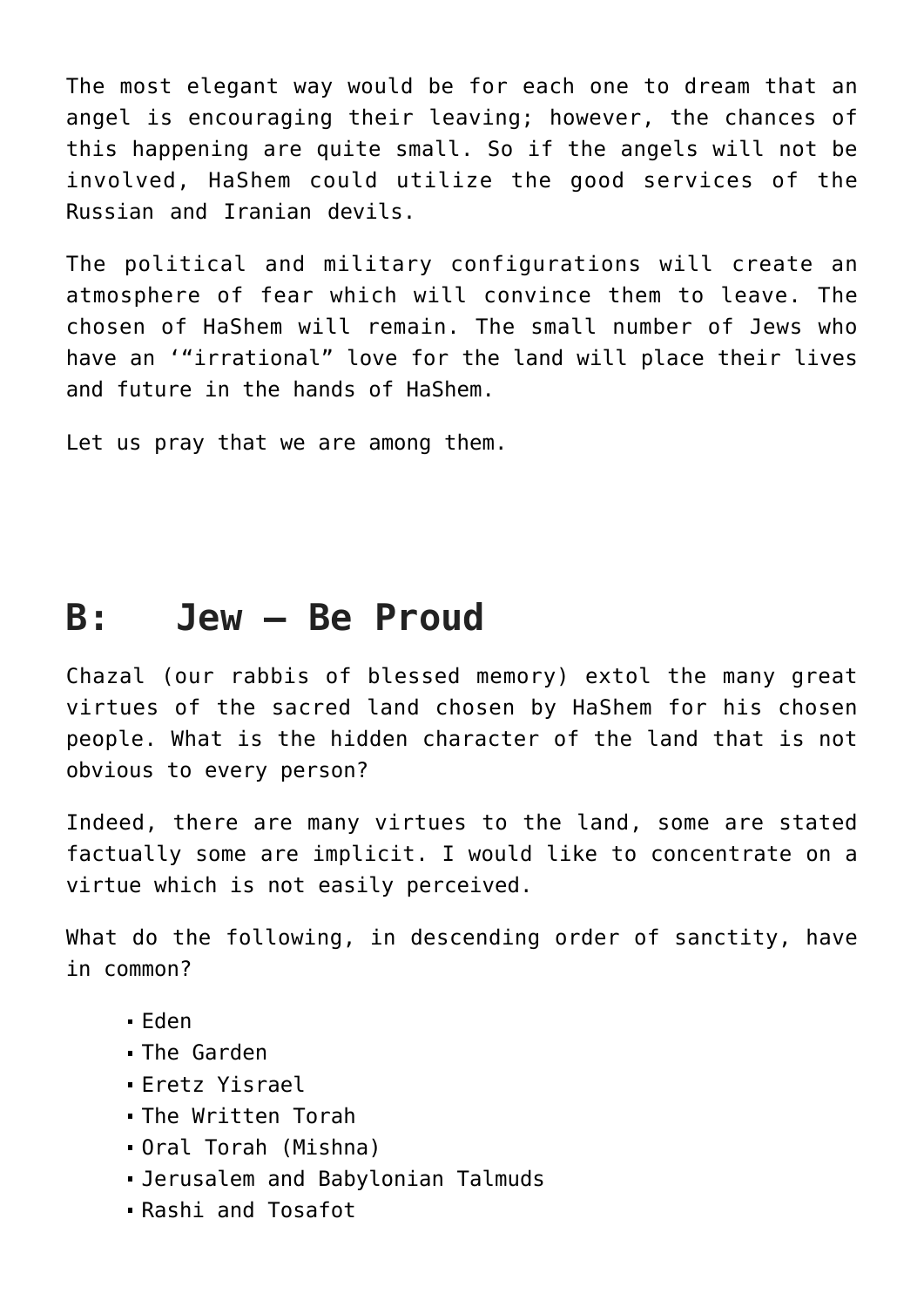Mei Menuchot

Answer: every entity on the list is in itself a life's lesson, but in addition each is an explanation, elucidation, exposition or description of the one preceding it.

1- The Mei Menuchot series is an elucidation (explanation) of the Rashi and Tosafot commentaries to the Talmud.

2- Rashi and Tosafot authored their magnum opus to **explain** complex issues raised in the Babylonian Talmud.

3- The Yerushalayim Talmud (completed app. 350 C.E.) and the Babylonian Talmud (app. 500 C.E.) are **explanations** of the Mishna (Oral Torah).

4- The Mishna (app. 200 C.E compiled by Rabbi Yehuda Hanasi and his contemporary Tanaim) serves as an explanation of the mitzvot in the written Torah.

5- The Written Torah explains how a Jew functions and lives in the holy land of Hashem.

6- Eretz Yisrael, its topography, flora and fauna, and all else, is for one who understands its inner codes, an explanation of the intricacies of the "Garden" (of Eden).

7- The "Garden" as the entrance to Eden, explains what Eden itself is.

Eden is the summit of Hashem's creations, above which there is nothing more to explain.

The first five deal with the requirements of a Jew in this physical world, but do not break the barrier between this world and the next world.

Numbers 6 and 7 go beyond our physical world and illuminate essential precincts of Olam Haba, the Garden and Eden.

Number 6, Eretz Yisrael, breaks through the narrow dimensions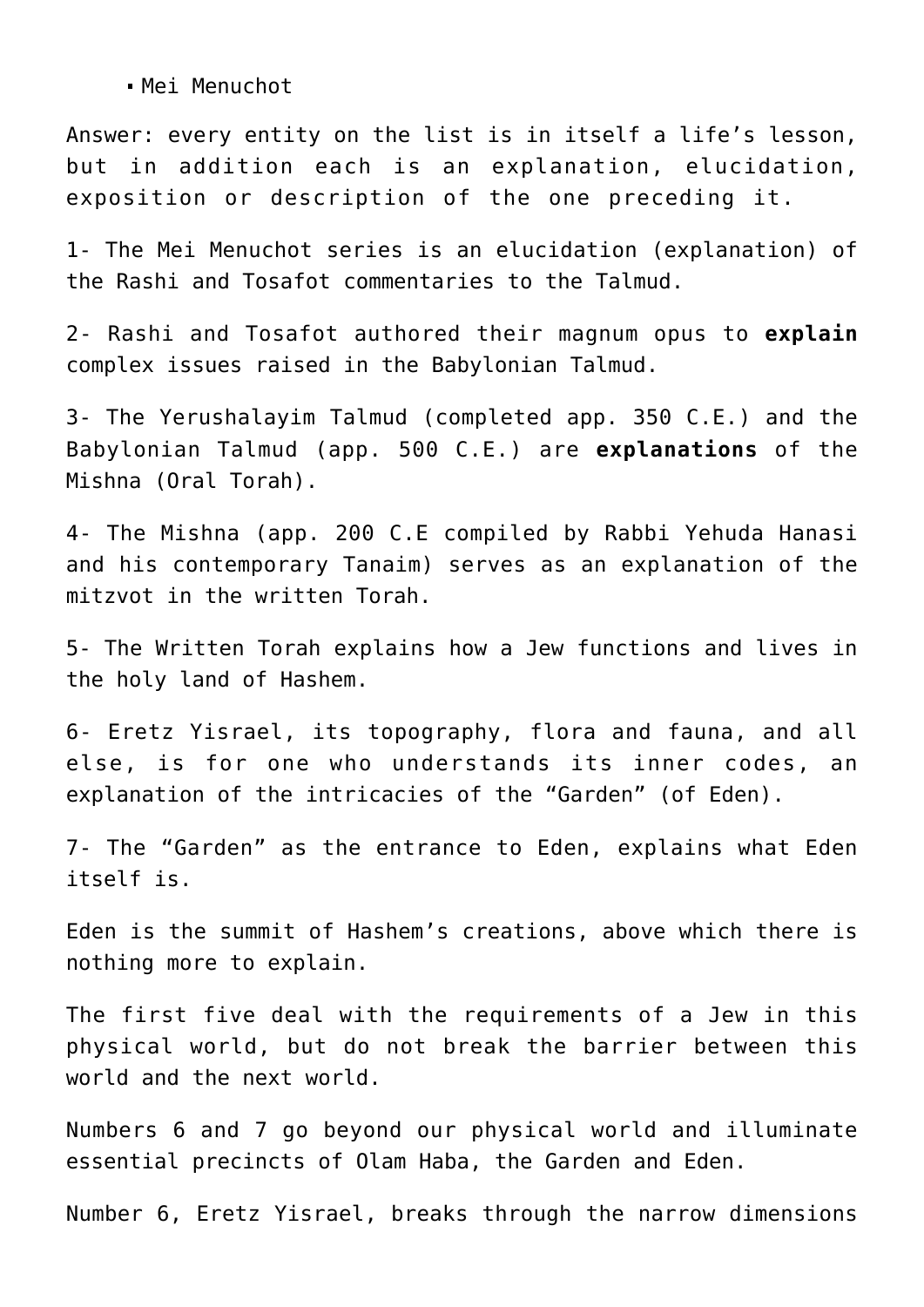of our world, and for those who are erudite in the spiritual codes, guides one to the hidden experiences of the Garden and Eden.

That is the essence of the land that HaShem formed for His chosen people.

Summary:

1- Each level explains a more internal one up to the most inner domain of HaShem's created worlds – called Eden. Rabbi Shimon ben Lakish states in Sanhedrin 99a that no human being, including the prophets has ever seen Eden. The reason could be that Eden is still under construction by the mitzvot that we perform.

2- Eretz Yisrael is the guide for those who merit its virtues to understand and experience if even superficially, the Garden of Eden.

Remember that this sacred hierarchy was presented to us, the Jewish nation, exclusively!

In our time, HaShem, has opened the gates to Eretz Yisrael which were closed while we were in exile in the lands of Ukraine, Russia, Iraq, Yemen, and from Argentina to Zanzibar with all the "righteous gentiles" for 2000 years.

How can a Jew stay away from the ongoing miracle called Medinat Yisrael?

My brother and sister Jews – **Be proud**. We are Hashem's chosen people!

#### **C: Eisav vs. Eisav**

A curt but mighty statement regarding what is now happening in eastern Europe. There are many lessons to be learned from the